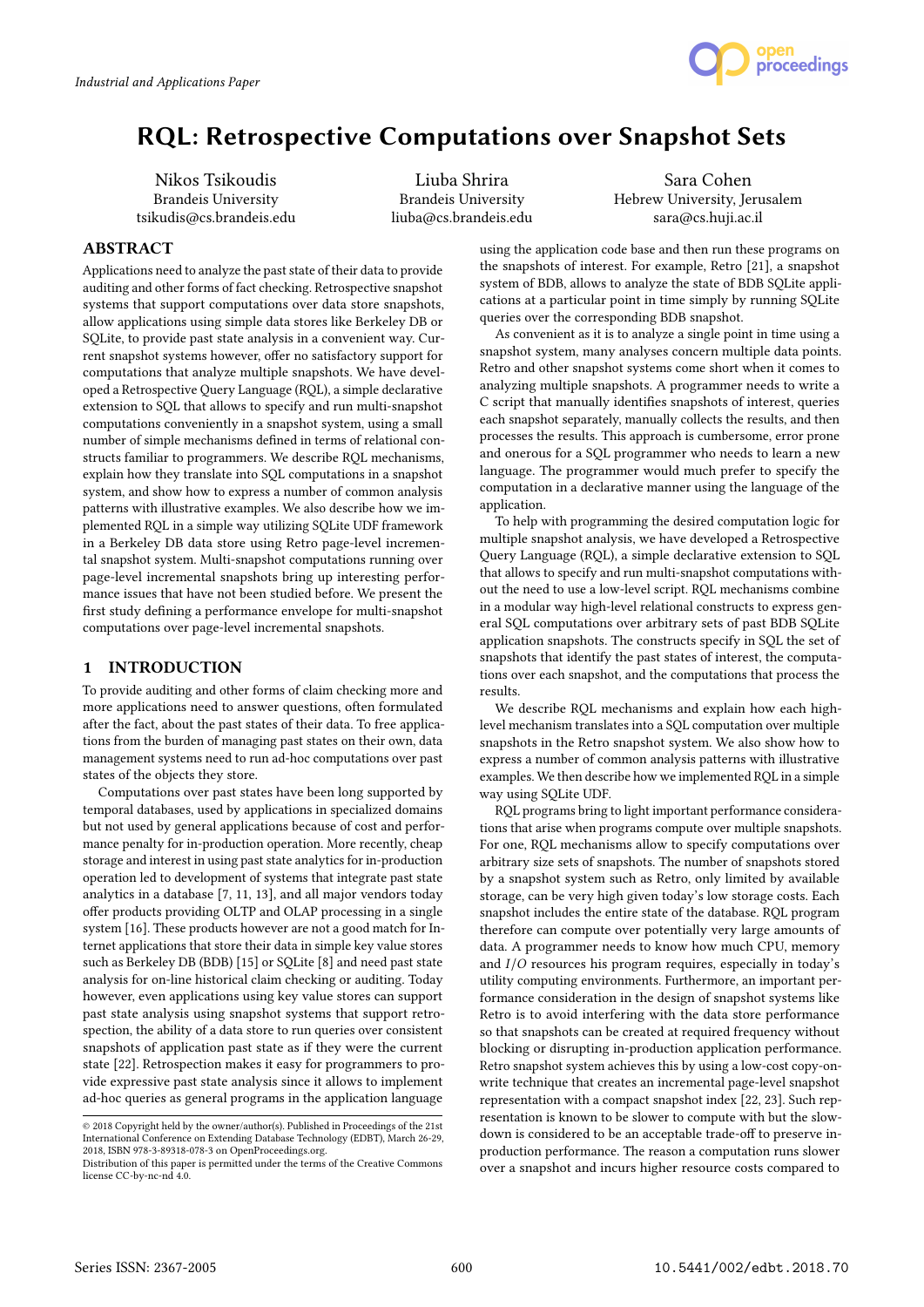the current database state is that the snapshot state needs to be assembled on-the-fly from the incremental representation. Inherently however, with a snapshot representation created using copy-on-write, consecutive snapshots share large parts of their state. An RQL program that iterates computations over multiple consecutive snapshots can therefore reduce its costs and improve performance by assembling such a shared state only once. The performance of programs computing over multiple page-level copy-on-write snapshots however has not been studied before.

To this end, we implemented RQL in SQLite BDB using Retro snapshot system and conducted an experimental study that characterizes the performance envelope of RQL programs. The goal of the study is to explain the performance in a way that is easy to understand by the programmer. Since the programmer specifies RQL mechanisms as a modular composition of relational constructs in SQLite, we relate the performance of RQL program to the performance of its SQL components, a cost that should be familiar to the programmer. Our experiments use workloads derived from the standard TPC-H benchmark to evaluate RQL performance so that even though our system is different from other past state systems, its performance is explained using a standard workload.

In summary, the paper makes the following contributions:

- RQL, a SQLite extension that allows to express computations over multiple snapshots in a convenient way in the language of the application. Our focus here is SQL extension but we believe a similar approach can be used for BDB applications in other languages since the BDB/Retro system is language-independent.
- An implementation of RQL system using SQLite UDF.
- A performance study of RQL programs including the first analysis explaining the performance of computations running over multiple page-level copy-on-write snapshots. While the performance results reported in our study are specific to our system, our performance analysis is more general and applies to other page-level copy-on-write snapshot systems.

The rest of the paper is organized as follows. Section 2 describes the RQL mechanisms, Section 3 outlines the salient points of RQL implementation using SQLite UDF, Section 4 briefly outlines the basic structure of the copy-on-write snapshot system Retro, providing the background for our performance analysis, Section 5 describes the experimental study, Section 6 considers the related work, Section 7 concludes.

## 2 RQL LANGUAGE

In this section we present RQL, the programming language for specifying SQL computations over sets of snapshots of past states in a data store. Our departure point is a transactional key value store with an integrated snapshot system that allows a SQL application to take snapshots of its state and subsequently run a SQL computation over a snapshot. Specifically, we assume the Retro snapshot system integrated with the BDB SQLite [21]. We first explain the snapshot computation model provided by Retro, and the concrete language constructs used by SQL programmers to create snapshots and to specify a program that runs over a snapshot.

Retro extends BDB/SQLite with a language construct that allows to declare a snapshot as part of normal transaction commit using the BEGIN; and COMMIT WITH SNAPSHOT; commands. The declaration command creates a transactionally consistent

| 1 userid        | l time              | 1 country |  |  |
|-----------------|---------------------|-----------|--|--|
| UserA           | 2008-11-09 13:23:44 | USA       |  |  |
| UserB           | 2008-11-09 15:45:21 | UК        |  |  |
| UserC           | 2008-11-09 15:45:21 | USA       |  |  |
| (a) Snapshot S1 |                     |           |  |  |
| 1 userid        | l time              | l country |  |  |
| UserB           | 2008-11-09 15:45:21 | UК        |  |  |
| UserC           | 2008-11-09 21:33:12 | USA       |  |  |
| (b) Snapshot S2 |                     |           |  |  |
| 1 userid        | l time              | 1 country |  |  |
| UserB           | 2008-11-09 15:45:21 | UK        |  |  |
| UserC           | 2008-11-09 21:33:12 | USA       |  |  |
| UserD           | 2008-11-11 10:08:04 | UK        |  |  |

(c) Snapshot S3

Figure 1: LoggedIn table in snapshots 1-3

| snap_id        | snap_ts             |
|----------------|---------------------|
|                | 2008-11-09 23:59:59 |
| $\mathfrak{D}$ | 2008-11-10 23:59:59 |
| κ              | 2008-11-11 23:59:59 |

Figure 2: SnapIds table

persistent snapshot that includes the state of the entire database (e.g., tables, indexes, system catalogs). The snapshot reflects the modifications committed by the declaring transaction T, and all the transactions committed before T. The declaration permanently associates with the snapshot a unique snapshot identifier that names the snapshot. The identifier and a current timestamp are entered in a table with name SnapIds. Although Retro uses integer sequence numbers as snapshot identifiers internally, a programmer can associate meaningful snapshot names with the identifiers.

A query can run on a snapshot at any point following the snapshot declaration. To run a SQL program, such as "SELECT ..." over previously declared snapshot with identifier sid, the programmer simply specifies "SELECT AS OF sid ...". SQL queries and update transactions that do not declare snapshots remain unchanged by Retro.

Consider an example SQL application using a LoggedIn table that stores the users who are logged in a system, along with the time and the country from which each user has logged in. Whenever a user logs out, he is deleted from the table. Figure 3 shows a SQL program containing three consecutive snapshot declaration commands, (lines 1-2, lines 3-5, and lines 6-8), a snapshot query command that runs on the snapshot sid 1 (line 9), and the same query that runs on the current database state (line 10). Figure 1 shows the table state in three declared snapshots, and Figure 2 shows the SnapIds table. Note, that the state of LoggedIn table in the snapshot 2 declared in lines 3-5 does not include UserA since a snapshot reflects updates of the declaring transaction.

Retro makes it easy to analyze a single snapshot but has no support for analysis concerning multiple snapshots. In order to provide this functionality we propose RQL, a simple language for specifying computations over a set of Retro snapshots.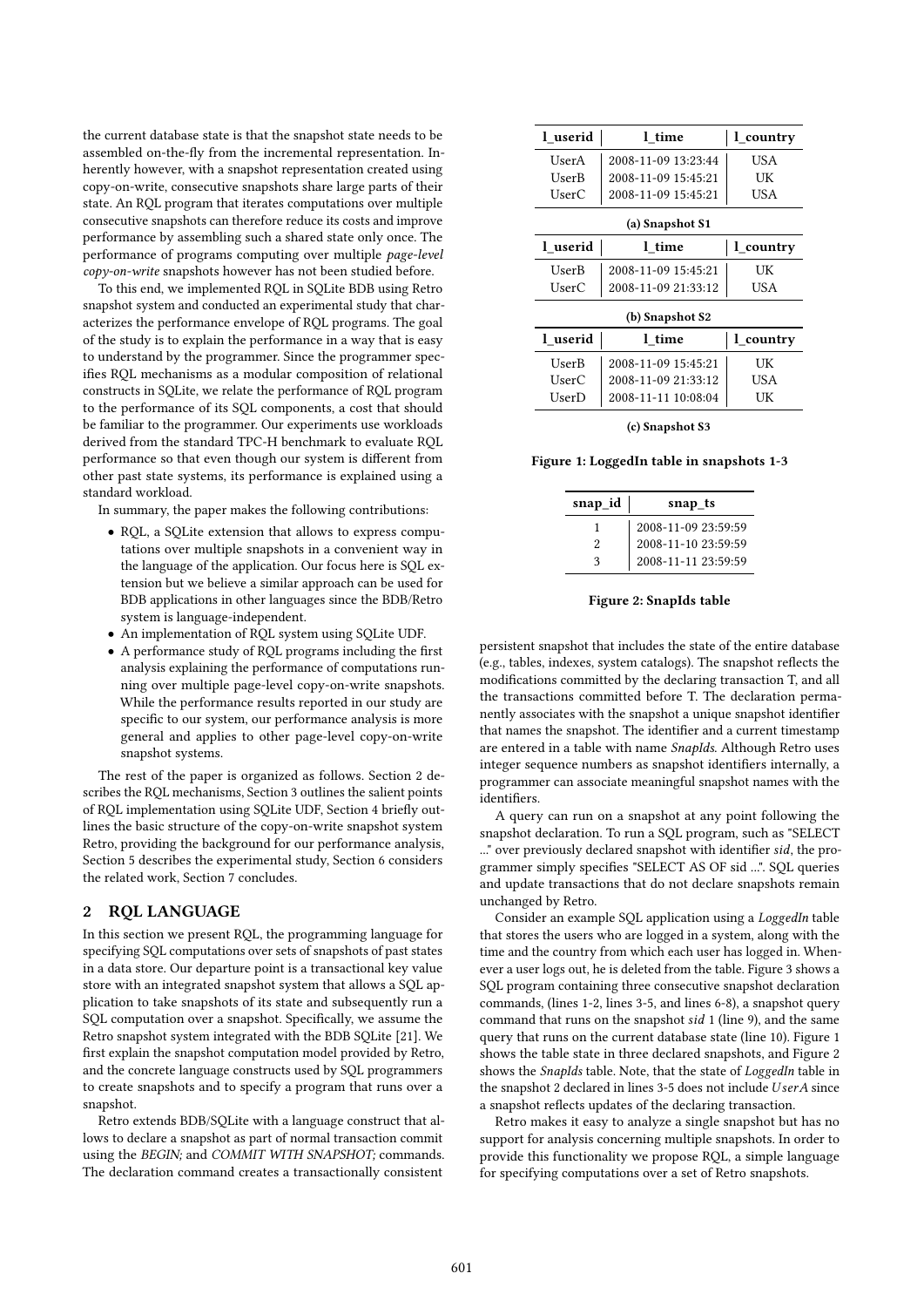| Declare snapshot S1                                   |
|-------------------------------------------------------|
| 1. BEGIN:                                             |
| 2. COMMIT WITH SNAPSHOT:                              |
|                                                       |
| Update table and declare snapshot S2                  |
| 3. BEGIN:                                             |
| 4. DELETE FROM LoggedIn WHERE 1 userid = 'UserA';     |
| 5. COMMIT WITH SNAPSHOT:                              |
|                                                       |
| Update table and declare snapshot S3                  |
| 6. BEGIN:                                             |
| 7. INSERT INTO LoggedIn (l_userid, l_time, l_country) |
| VALUES ('UserD', '2008-11-11 10:08:04', 'UK');        |
| 8. COMMIT WITH SNAPSHOT;                              |
|                                                       |
| Retrospective query                                   |
| 9. SELECT AS OF 1 * FROM LoggedIn;                    |
|                                                       |
| Query on current state                                |
| 10. SELECT * FROM LoggedIn;                           |

#### Figure 3: Retro SQL example

RQL queries specify computations using a small set of basic computational mechanisms that compose relational constructs familiar to a SQL programmer. A computation defined by an RQL query iterates over a set of snapshots, runs a SQL query on each snapshot, collects results of the query and performs on the results different combining computations determined by the specific mechanism used.

In specifying the set of snapshots to iterate over, and the snapshot query to be executed in each iteration, RQL uses two auxiliary constructs, a snapshot table that holds all the declared snapshot identifiers and timestamps, referred to as SnapIds, and a function current\_snapshot that provides the identifier of the snapshot used in the iteration where the current computation is performed.

The RQL mechanisms Collate Data, Aggregate Data In Variable, Aggregate Data In Table and Collate Date Into Intervals are best described operationally by explaining the SQL computation each one performs.

## 2.1 Collate Data

The RQL mechanism Collate Data collects records from multiple snapshots into a table.

#### CollateData(Qs, Qq, T)

Collate Data requires three parameters, the queries Qs, Qq and table name T. Query Qs returns a single column containing snapshot identifiers selected from the snapshot table SnapIds. The Qs output represent the snapshot set (interval) the programmer is interested in. Query Qq is applied to every snapshot in the snapshot interval. T is the name of the table into which we collate the results of every Qq.

For the first snapshot identifier Sx returned by the Qs, the mechanism issues "CREATE TABLE T AS Qq" within the snapshot Sx. For all the subsequent Sy returned by Qs, "INSERT INTO T Qq" is issued, within snapshot Sy.

The following example collects all the user\_ids and the snapshot identifier of the snapshot they appear in.

CollateData("SELECT snap\_id FROM SnapIds",

"SELECT DISTINCT l\_userid, current\_snapshot() FROM LoggedIn", "Result")

Collate Data along with the snapshot table Snapids and the current\_snapshot() function provide a general language for implementing any kind of computation by issuing SQL queries on the Collate Data output. However, Collate Data can have a large footprint in terms of the memory required to hold its result, especially when the Qs set and Qq result set are large.

The two aggregation mechanisms we present next, allow to reduce the memory footprint for RQL computations that need to aggregate results over snapshots.

## 2.2 Aggregate Data In Variable

The first aggregation mechanism Aggregate Data In Variable applies an aggregate function on a single element across multiple snapshots.

AggregateDataInVariable(Qs, Qq, T, AggFunc)

In addition to the queries Qs, Qq and table name T, it requires an aggregate function as a parameter and it expects from Qq to return a single row and a single column. For the first snapshot identifier Sx returned by Qs, we execute Qq on snapshot Sx and save the single value in a variable V1. For all subsequent identifiers Sy returned by Qs, we issue Qq on snapshot Sy, save the single value in a variable V2 and update V1 as AggFunc(V1, V2). Finally, we store the result in the table T.

The following example shows how we can count the number of snapshots in which a tuple appears. For example, we want to count the number of snapshots in which user  $UserB$  is logged in.

AggregateDataInVariable("SELECT snap\_id FROM SnapIds", "SELECT DISTINCT 1 FROM LoggedIn

WHERE l\_userid = 'UserB', "Result", "sum")

In the next example, we want to find the first occurrence of the same user.

AggregateDataInVariable("SELECT snap\_id FROM SnapIds", "SELECT DISTINCT current\_snapshot() FROM LoggedIn WHERE l\_userid = 'UserB' ", "Result", "min")

## 2.3 Aggregate Data In Table

The mechanism Aggregate Data In Table provides the ability to apply aggregate functions on records of multiple columns across snapshots.

AggregateDataInTable(Qs, Qq, T, ListOfColFuncPairs)

The additional required parameter is a list of pairs of column names and aggregate functions.

For the first snapshot identifier Sx returned by Qs, we create a table T and insert the Qq output. For all the subsequent identifiers Sy returned by Qs we issue the query Qq and for each record in its output we search in table T to find a tuple with the same values in columns not included in the ListOfColFuncPairs. If such a record exists we perform the required computation on the values in columns of ListOfColFuncPairs, otherwise we insert into T the record returned by Qq. Note, the Aggregate Data In Table queries can be considered as across time GROUP BY queries where the grouping columns are the columns of the Qq output not appearing in the ListOfColFuncPairs. So, for the aggregation across snapshots to be well defined, Qq should never return two records that coincide on all the values in the grouping columns.

The following example shows how we can find the first time that each user has logged in.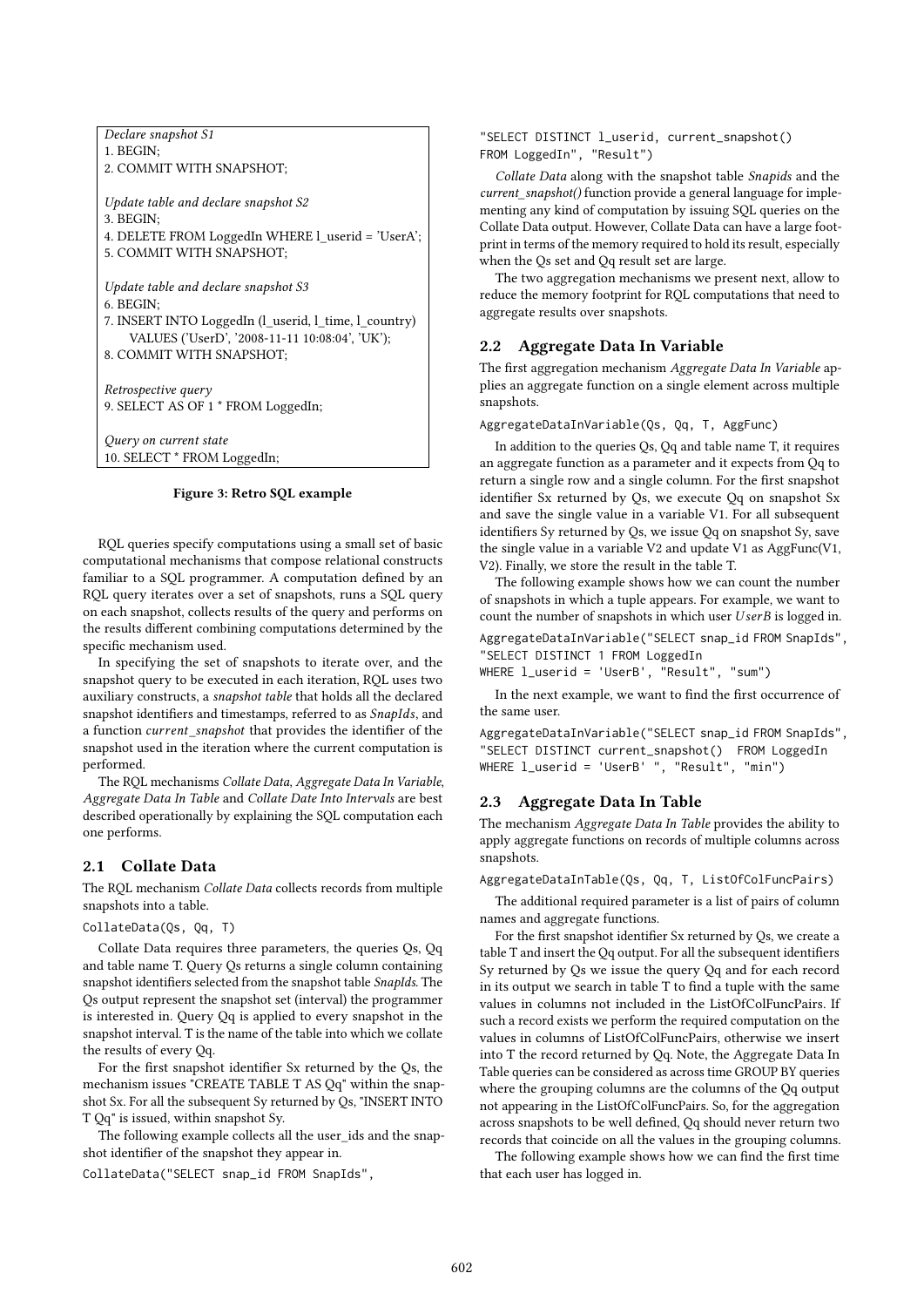

Figure 4: General structure of RQL computations

AggregateDataInTable("SELECT snap\_id FROM SnapIds", "SELECT DISTINCT l\_userid, l\_time FROM LoggedIn", "Result", "(l\_time,min)")

The next example shows how we can compute, for each country, what is the maximum number of users who are simultaneously logged in, from that country.

AggregateDataInTable("SELECT snap\_id FROM SnapIds", "SELECT l\_country, COUNT(\*) AS c FROM LoggedIn GROUP BY l\_country", "Result", "(c,max)")

In order for Aggregate Data in Variable and Aggregate Data in Table to work as described, we require the aggregate function to satisfy certain mathematical properties. Formally, the aggregate function must be definable by an abelian monoid  $(X, op, e)$  where  $X$  is the domain of values,  $op$  is an associative and commutative binary operation and e is the identity element. Most SQL aggregate functions e.g. min, max, count and sum, satisfy the requirement but some, e.g. average, and aggregations over distinct elements e.g. count distinct or sum distinct do not. Because average is widely used in SQL, our aggregation mechanisms implement a simple extension that support average as a special case. Aggregations over distinct elements can use the Collate Data mechanism to return a column containing the elements and then use SQL to perform the needed aggregation. Of course, such approach may not reduce the memory footprint of the result computation.

# 2.4 Collate Data Into Intervals

The mechanism Collate Data Into Intervals creates an alternative, potentially more compact snapshot data representation that resembles the traditional record lifetime representation used by temporal databases, and could be used by applications that expect this kind of representation. When the snapshots are taken frequently, it is likely that the same record appears in many consecutive snapshots. The mechanism collects records from multiple snapshots into intervals which indicate the lifetime of the records. This is achieved by creating two attributes in our result table and storing the start\_snapshot and the end\_snapshot for each record's lifetime.

#### CollateDataIntoIntervals(Qs, Qq, T)

Collate Data Into Intervals requires the same parameters as Collate Data. For the first snapshot identifier Sx returned by the Qs, we create the table T and insert the records returned by Qq with start\_snapshot and end\_snapshot for each record set to Sx. For all the subsequent Sy returned by Qs we issue the query Qq and for each record in its output we search in table T to find a tuple with the same values in all columns except the start\_snapshot and end\_snapshot. If a tuple exists and if its end\_snapshot value is the same as the snapshot identifier of the previous iteration we update the end\_snapshot to Sy, otherwise we insert a new tuple with start\_snapshot and end\_snapshot set to Sy.

The following example calculates the interval during which each user was logged in.

CollateDataIntoIntervals("SELECT snap\_id FROM SnapIds", "SELECT l\_userid FROM LoggedIn", "Result")

Figure 4 provides the general structure of our RQL computations. The Aggregation part is bypassed in case of Collate Data.

#### 3 IMPLEMENTATION

An RQL computation iterates (loops) over the snapshots in the snapshot set defined by the parameter query Qs, and for each snapshot it executes a "loop body" that invokes the query Qq on this snapshot, processing its results in a way specific to each mechanism. This section explains how we implement this computation in SQLite/BDB Retro system using SQLite UDF. We highlight the salient points of the implementation, including the cross snapshot iteration with constructs current\_snapshot() and Snapids, and the processing of snapshot query results.

We create the SQL program for RQL computation by composing the Qs and Qq query programs using the callback infrastructure provided by SQLite UDF. The infrastructure allows to interpose a UDF callback function on a SELECT statement so that the callback is invoked for each element of a set returned by the SELECT.

We define the "loop body" of our computation in a UDF callback function, providing for each mechanism a mechanism-specific callback, and iterate over snapshots by interposing the "loop body" callback on the SELECT statement for Qs.

The following SQLite statement shows the general syntax used by our implementation for an RQL mechanism.

SELECT rql\_udf (snap\_id, Qq, T, ...) FROM SnapIds WHERE...;

By issuing this statement to SQLite, we achieve the iteration over the snapshot identifiers in the table SnapIds returned by the SELECT (i.e. Qs), where for each returned snapshot identifier, SQLite invokes the "loop body" defined by the UDF callback  $rql\_udf$ . Figure 5 shows the general structure of the resulting computation.

The UDF argument snap\_id is filled at runtime by SQLite with values returned by Qs in each iteration, the other parameters, including the string defining the Qq query, the table name T, and additional parameters needed for the aggregation mechanisms are specified by the programmer.

Inside the "loop body" UDF, we treat the parameter snap\_id as "loop index". The "loop body" UDF uses Retro to run the query Qq on snapshot snap\_id in every iteration it gets invoked.

To run on a snapshot snap\_id, Retro requires a query to be in the form of "SELECT AS OF snap\_id ...". Furthermore, the SQL program Qq may include the function current\_snapshot(), explained in Section 2, that denotes the snapshot identifier of the current iteration. Therefore, as a first step, our "loop body" UDF rewrites the Qq, binding it to the value of "loop index" snap\_id.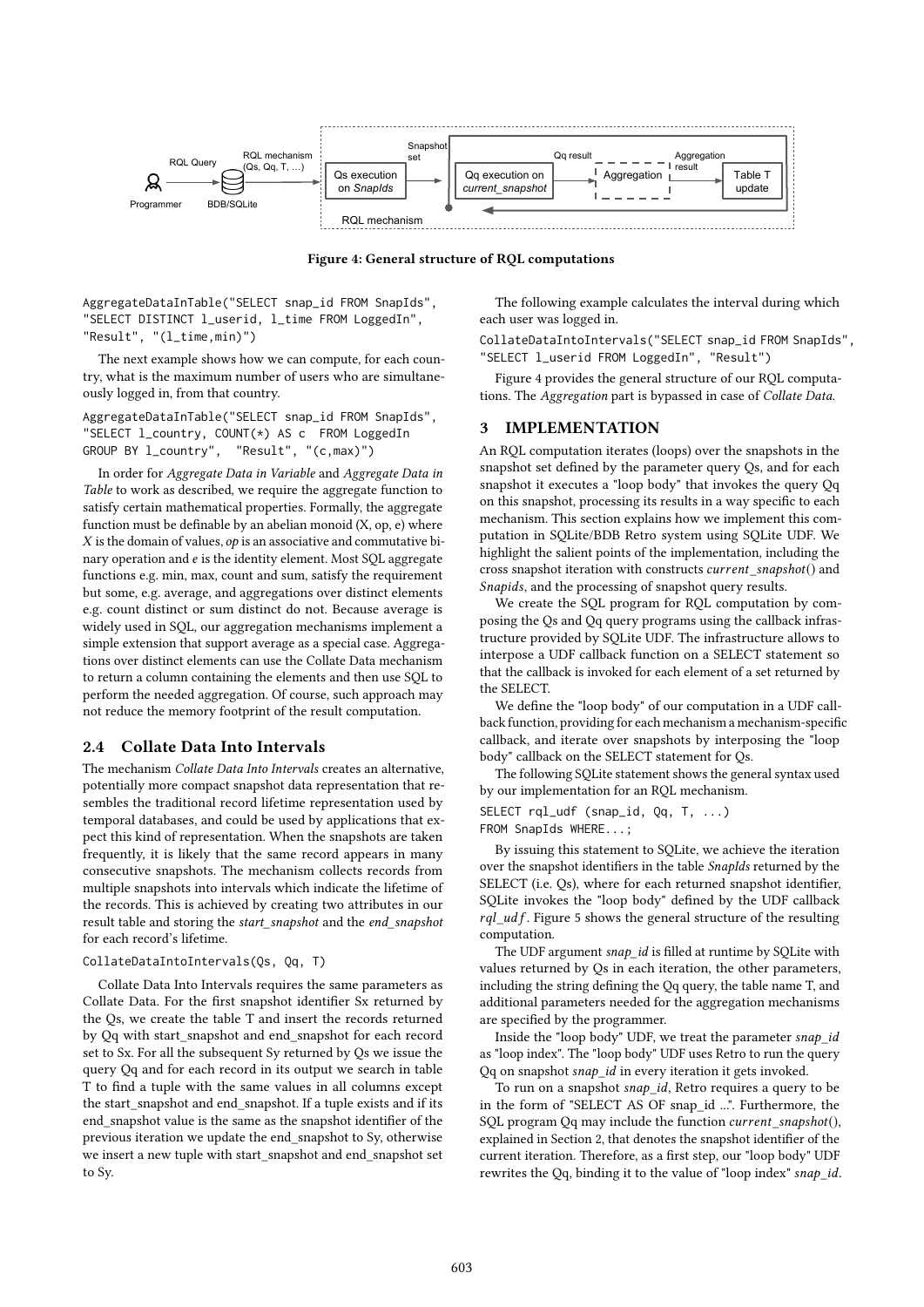

Qq: SELECT AS OF snap\_id ...

#### Figure 5: Implementation structure of RQL computations

The rewriting involves adding the "AS OF snap\_id" extension, and replacing every occurrence of current\_snapshot() function with the value of snap\_id.

For example, for the iteration with snap\_id value of Si, the following Qq query typed by the programmer:

SELECT DISTINCT current\_snapshot() FROM LoggedIn WHERE 1 userid = 'UserB':

will be rewritten by the RQL UDF to take the following form: SELECT AS OF Si DISTINCT Si FROM LoggedIn WHERE l\_userid = 'UserB';

After Qq is rewritten, the UDF issues it to SQLite, invoking the sqlite3 exec function from the SQLite API. The "loop body" UDF then proceeds to process the results across snapshots in a mechanism-specific manner, as shown in Figure 5. Note the shaded area depicts the Qq computation run by Retro within a single snapshot.

Consider an example Collate Data query specified below:

SELECT CollateData(snap\_id,

"SELECT DISTINCT l\_userid, current\_snapshot() AS sid FROM LoggedIn", "Result") FROM SnapIds;

Since the mechanism does not perform any computation besides Qq, its "loop body" UDF only utilizes the SQLite API. That is, Collate Data UDF callback executes SQL statements using the sqlite3 exec function to insert Qq results into the result table T.

The UDF callbacks that implement our aggregate mechanisms are more involved since they need to implement aggregation. Consider and example of Aggregate Data in Variable specified as follows:

SELECT AggregateDataInVariable(snap\_id, "SELECT DISTINCT current\_snapshot() AS sid FROM LoggedIn WHERE l\_userid = 'UserB' ", "Result", "min") FROM SnapIds;

In the first iteration, its "loop body" UDF creates a table Result with attribute sid. It then rewrites Oq and invokes the sqlite3\_exec function from the SQLite API to run the Qq. One of the arguments of sqlite3\_exec is a callback function which gets invoked for every tuple returned by the Qq, providing access to the returned tuple. In this callback function we implement the aggregate computation for Aggregate Data In Variable, directly following he specification in the previous section.

Consider next an example of Aggregate Data in Table specified as follows.

SELECT AggregateDataInTable(snap\_id,

"SELECT l\_country, COUNT(\*) AS c FROM LoggedIn

GROUP BY l\_country", "Result", "(c,max)") FROM SnapIds;

Here the first "loop body" iteration creates the table Result with attributes l\_country and c. It then rewrites and issues Qq and for every tuple returned by the Qq a callback function is invoked that inserts the tuple in the table Result. At the end of the first "loop body" iteration we also create an index on Result using as key the values in non-aggregating columns, in this case l\_country. In subsequent iterations, for every record returned by the Qq, in the callback function we utilize the index to search in table Result. If a tuple with the same values in non-aggregating columns is present, we apply the aggregate functions on the columns specified in the ListOfColFuncPairs and update the record in the result table accordingly, otherwise we insert a new tuple.

We have also experimented with alternative Aggregate Data in Table implementation using a sort-merge based algorithm that turned out to be costlier.

For brevity, we omit the implementation details of Collate Data Into Intervals. It is implemented similarly to Aggregate Data in Table but instead of applying an aggregate function we check whether we need to update the record's lifetime or insert a new tuple in the result table.

Note that RQL mechanisms by default create the result table T as temporary non-snapshotable table. However, it can be created as persistent if the programmer decides otherwise.

We now briefly consider the construct Snapids. It is currently implemented at application level to support user friendly snapshot names. Also, it is stored in a separate SQLite database than application data because it is a non-snapshotable persistent table (whereas the rest of the data are snapshotable). Every time the application declares a snapshot and gets back the snapshot identifier, it inserts the identifier in the SnapIds along with a timestamp and any application meaningful information the programmer needs to later refer to the snapshot. The update operations on SnapIds table are transactional. Note, that concurrent updates to SnapIds table and RQL queries do not block each other since Retro runs snapshot queries as read-only snapshot transactions taking advantage of MVCC concurrency control in BDB, as we explain in section 4. Nevertheless, updating Snapids in a transaction adds overhead so we are currently working on an internal implementation to reduce this overhead.

## 4 RETRO SNAPSHOT SYSTEM

We briefly describe Retro, the snapshot system used in RQL. Our goal is to explain how the cost of snapshot query is impacted by the method of incremental page-level snapshot creation and indexing, and the different update workloads. The complete description of Retro system can be found in [21–23].

Retro snapshot system is implemented as a small set of modular extensions to the Berkeley DB transactional storage manager. The extensions interpose on transaction commit, page flush, page fetch and recovery operations. The implementation at the storage manager level allows to create transactionally consistent,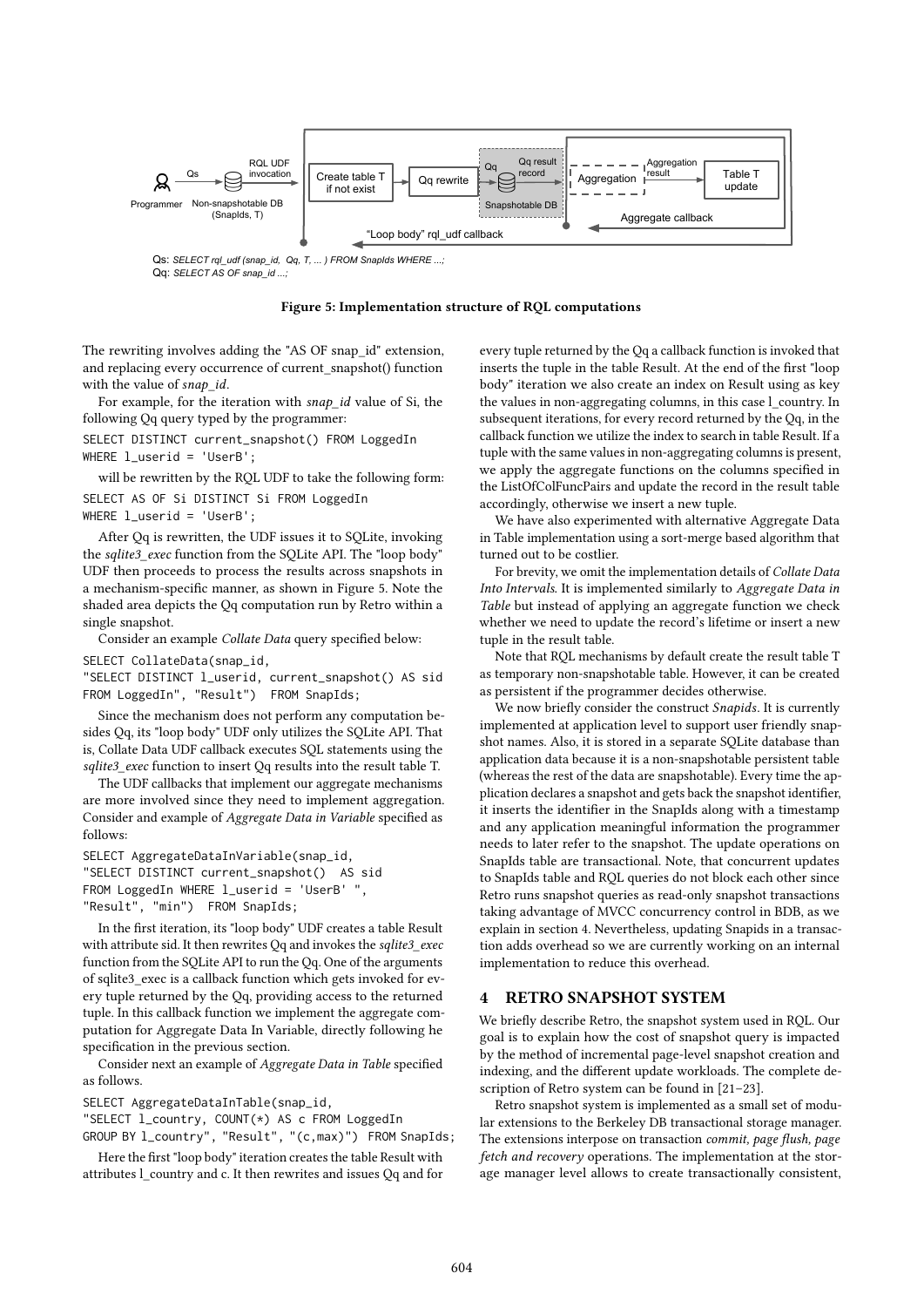recoverable snapshots efficiently, without blocking application transactions, by exploiting the BDB MVCC concurrency control and recovery mechanisms [22].

The snapshot system interface supports two operations, snapshot declaration and snapshot query, that can be exposed to applications in a language-specific way. Section 2 presented the SQL interface. A Retro snapshot is a set of immutable logical data pages that reflect the entire consistent database state, including the catalog and indexes, at snapshot declaration point. This allows to run on a snapshot any database query  $q$  that could run in the database at the snapshot declaration point. The snapshots are captured using a page-level copy-on-write technique (COW) that copies out and saves snapshot pages incrementally as transactions commit modifications to pages, following a snapshot declaration. At transaction commit time, Retro identifies any page P that is modified for the first time following the declaration of a snapshot S and copies out the pre-modification state (pre-state) of P. The pre-state corresponds to the state of P as-of snapshot S. If this modification of P is also the first since an earlier declared snapshot S', the pre-state is shared by S'.<br>Retro accumulates the conjecture pre-states in

Retro accumulates the copied-out pre-states in memory and writes them to an on-disk log-structured snapshot archive called Paдeloд when the database flushes updates. The pre-states are indexed at low cost by simply recording a mapping that associates a snapshot page P with its Paдeloд location. Retro writes the mappings to an on-disk log-structured list called Maplog [23]. When a snapshot  $S$  is needed, an efficient scan of Maplog allows to construct a snapshot page table  $SPT(S)$  that maps every page P in snapshot  $S$  to its location in *Pagelog*. The scan length is  $nlog(n)$ where  $n$  is the number of pages in the snapshot, independent of snapshot history length [23].

To run a query  $q$  on a snapshot  $S$  Retro interposes on the database page  $f$ etch operation. When  $q$  requests a page  $P$ , Retro looks up page location in  $SPT(S)$  and fetches P from Pagelog, the same way  $q$  would fetch  $P$  from the database if it was running on the current database state.

Retro caches snapshot pages in a buffer cache along with the database pages and needs extra cache memory to hold the snapshot pages when running snapshot queries. While we expect the database pages to reside in memory given today's large memories, we do not expect snapshot pages to fully reside in memory because with long snapshot histories Pagelog can grow very large, limited only by the available disk space. For this reason, even with a large snapshot cache, when a query runs on a snapshot that has not been accessed recently, we expect the snapshot page cache hit rate to be low. The  $I/O$  cost of a snapshot query therefore depends on the number of pages it fetches from Pagelog when the page is not present in the cache.

Retro allows to run snapshot queries concurrently with current state queries and update transactions. It relies on the BDB concurrency control scheme MVCC to avoid snapshot queries from interfering with updates. Consider a snapshot query  $q$  that runs over snapshot S following the snapshot declaration. At this point the snapshot shares all its pages with the database. Consider a page  $P$  requested by  $q$  and a concurrent transaction  $T$  that modifies page  $P$ . Retro runs  $q$  as a read-only MVCC transaction relying on MVCC to provide q with the unmodified pre-state of  $P$  to the end of  $q$ , without interfering with  $T$ .

We now consider the amount of Pagelog I/O needed by a snapshot query. Consider a set of update transactions  $T1, \ldots Tn$ that updates every page in the database following the declaration of snapshot S. We call such transaction set an overwrite cycle of S. After the overwrite cycle of S completes, the entire state of S and all the snapshots declared before S, is copied out into Pagelog. A snapshot declared a long time ago is likely to have a complete overwrite cycle so a query running over old snapshots fetches all its pages not present in a cache from Pagelog. On the other hand, consider a snapshot S that has been declared recently. Some of the pages of the database likely have not been modified since snapshot S declaration, so its overwrite cycle is incomplete. If a page  $P$  has not been modified since snapshot  $S$  declaration, S shares P with the database. A snapshot query running on S and requesting a shared page  $P$  will fetch  $P$  from the database. Therefore, we expect a query running on recent snapshots to have less Pagelog I/O.

Finally, consider two snapshots S<sup>1</sup> and S<sup>2</sup> declared consecutively, and the set of update transactions  $T1, \ldots Tk$  committed between S<sup>1</sup> and S2. Note that snapshot S<sup>1</sup> and S<sup>2</sup> share all their pages except those pages modified by  $T1, . . Tk$ . Let shared( $S1, S2$ ) be the set of pages shared by  $S1$  and  $S2$ , and  $diff(S1, S2)$  be the set of pages that are not shared by S<sup>1</sup> and S2. Consider a snapshot query q running consecutively over two old snapshots S1 and S<sup>2</sup> using a cache large enough to hold all the snapshot pages requested by *a*. If snapshots S1 and S2 have not been accessed for a long time, all pages of S<sup>1</sup> will need to be fetched from Pagelog but any page P in shared(S1, S2) needs to be fetched from Pagelog only once since P will be in the cache after q runs on S1. On the other hand, any page Q in  $diff(S1, S2)$  requested by q running on S<sup>2</sup> likely will need to be fetched from Pagelog. The size of  $diff(S1, S2)$  will therefore determine the cache miss rate for q running on S2. The size of  $diff(S1, S2)$  is determined by the transaction update workload, i.e. by how many pages the transactions modify, and by the frequency of snapshot declarations, i.e. how many transaction apart are the declarations S<sup>1</sup> and S2. If transactions modify many pages and snapshot declaration are infrequent,  $diff(S1, S2)$  will be large, but if transactions modify few pages and snapshot declarations are frequent,  $diff(S1, S2)$ will be small and S<sup>1</sup> and S<sup>2</sup> will share most of the pages.

# 5 PERFORMANCE EVALUATION

This section presents an experimental study that characterizes the performance of RQL computations. We aim to explain RQL performance in terms that are familiar to a SQL programmer. Since the programmer specifies an RQL query  $r$  by providing SQL programs  $Os$ ,  $Oq$  and the aggregation functions, we consider how the performance characteristics of these SQL programs impact the performance of r.

To explain the performance of RQL we need to characterize the costs of a computation that iterates over snapshots. The performance of a snapshot computation that runs over a standalone single snapshot has already been studied [21]. However, as we explain in Section 4 because of snapshot page sharing, a snapshot computation that runs as one of the RQL iterations can have a different performance than a snapshot computation that runs on a stand-alone snapshot. Our study evaluates the benefit of page sharing for different transaction update workloads and explains how the benefit of sharing depends on the properties of the snapshot set  $Q_s$ , and whether the snapshot computation  $Qq$  is I/O or computation intensive. Our experiments also analyze the memory requirements of different RQL mechanism and quantify the memory benefits of the aggregation mechanisms.

Our experiments run our implementation of RQL in the Retro snapshot system integrated with BDB SQLite version 5.3.21.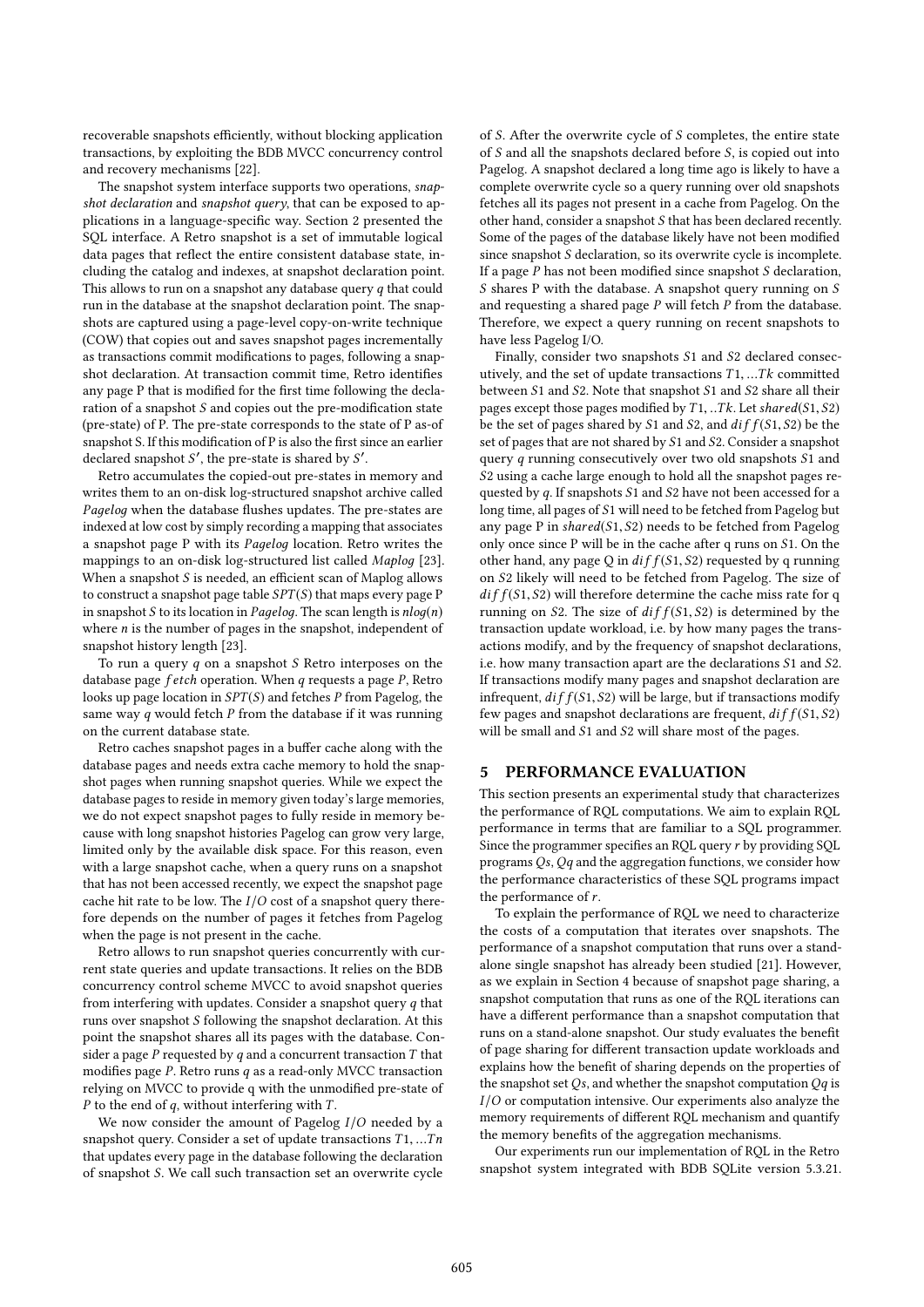| <b>Parameters</b>  | <b>Notations</b>    | Description                                                                                                                                                             |  |
|--------------------|---------------------|-------------------------------------------------------------------------------------------------------------------------------------------------------------------------|--|
| Update Workload    | UW15<br><b>UW30</b> | Delete and insert 15K orders and their lineitem records per snapshot<br>Delete and insert 30K orders and their lineitem records per snapshot                            |  |
| Query Qs           | $Qs$ <sub>N</sub>   | Query that determines the snapshot interval length N                                                                                                                    |  |
| Query Qq           | $Qq$ io             | SELECT COUNT(*) FROM orders WHERE o_orderstatus = 'O';                                                                                                                  |  |
|                    | $Qq$ <sub>cpu</sub> | SELECT SUM(l_extendedprice) AS revenue FROM lineitem, part<br>WHERE p_partkey = l_partkey and p_type = 'STANDARD POLISHED TIN';                                         |  |
|                    | Qq collate          | SELECT o_orderkey FROM orders WHERE o_orderdate < '[DATE]';                                                                                                             |  |
|                    | $Qq\_{agg}$         | SELECT o_custkey, COUNT(*) AS cn,<br>AVG(o_totalprice) AS av FROM orders GROUP BY o_custkey;                                                                            |  |
|                    | $Qq$ _int           | SELECT o_orderkey, o_custkey FROM orders;                                                                                                                               |  |
| <b>ROL UDF</b>     |                     | CollateData (Os, Oq, T)<br>AggregateDataInVariable (Qs, Qq, T, AggFunc)<br>AggregateDataInTable (Qs, Qq, T, ListOfColFuncPairs)<br>CollateDataIntoIntervals (Qs, Qq, T) |  |
| Aggregate function |                     | MIN, MAX, SUM, COUNT, AVG                                                                                                                                               |  |

Table 1: Parameters and notations

The hardware platform consists of 2 hexa-core Intel Xeon CPU clocked at 2.50 GHz with Hyper-Threading enabled, 2 Intel 400 GB SATA SSD and 64 GB of RAM. The operating system is Red Hat Enterprise Linux Server release 6.8 (Santiago), x86\_64 and the file system is formatted with ext4.

RQL performance depends on the database update workload, the in-snapshot query workload, and the type of RQL computation that combines the results of the snapshot queries. We expect the in-snapshot queries to include both native queries the application runs in the current state, e.g. when performing auditing, and ad <sup>−</sup> hoc queries formulated after the fact, e.g. when performing fact checking. The native queries are more likely to have native indexes captured in the snapshot. The ad-hoc queries may need to create the indexes at RQL execution time. Our experiments use both native and ad-hoc queries.

The database we use for our experiments is a TPC-H database. TPC-H [6] is a standard decision support benchmark consisting of tables designed to be business relevant and the database schema includes tables with information about Customers, Orders, Lineitems, etc. We create the database by using the TPC-H dbдen tool to produce the initial state of the database with size of 1.4 GB (the default size) without additional indices. The size increases accordingly when indices are included.

In order to create a snapshot history, we utilize the TPC-H refresh functions which produce a set of order identifiers for deletion and a set of order records along with Lineitem records associated with the orders for insertion. Our update workload program receives as input the TPC-H refresh function output, updates the database by deleting and inserting a certain number of Orders and their Lineitem records and creates snapshots. Between two consecutive snapshot declarations a constant number of orders and their associated records are inserted and deleted making it easier to interpret the performance results and memory requirements.

We consider two update workloads that delete and insert different amount of data, as defined in Table 1. These update workloads generate different  $diff(S1, S2)$ , the amounts of non-shared data between two consecutive snapshots S1 and S2, and affect how frequently the database gets overwritten, i.e. the length of the

snapshot overwrite cycle. The UW30 overwrites the database every 50 snapshots while the UW15 overwrites every 100 snapshots, so the  $diff(S1, S2)$  in UW30 is double the size of UW15.

We assume the current state database is memory resident, and the snapshot pages are stored in Pagelog on the SSD. We achieve the expected snapshot cache behavior by assuming the snapshot page cache is empty at the start of an RQL query, and assume the cache can hold the snapshot pages requested by a single RQL query, except when discussing memory costs.

For our experiments, we define custom queries that stress different RQL costs in both native and ad-hoc queries. Table 1 reports all the queries used throughout our performance evaluation. We explain the characteristics of each query when describing the experiments that use them. The reason we don't provide any experimental results using TPC-H queries is because their complexity makes them CPU intensive and does not allow us to stress and focus on a single RQL cost each time.

# 5.1 I/O intensive queries: Impact of snapshot sharing

Our first set of experiments considers the impact of snapshot sharing on the  $I/O$  costs of an RQL query for old and recent snapshots.

We first consider old snapshots. When all the snapshots included in the set defined by  $\overline{Q}s$  are old, the first iteration fetches from the Pagelog disk all the pages it needs and is likely to fetch the highest number of pages compared to the subsequent iterations. We refer to the first iteration as cold, and to the subsequent iterations as hot. Note, the number of pages fetched by a cold iteration is identical to a stand-alone snapshot query and is determined by the code of  $Qq$ . The maximum number of pages potentially fetched by the subsequent hot iterations depends on two factors, the  $diff(S1, S2)$  in the update workload explained in Section 4 and how far apart are the snapshots in the hot iterations, determined by the number of snapshots skipped in the Qs query. In the extreme case, if Qs defines a skip that exceeds the snapshot overwrite cycle length, the performance of a hot iteration will be no different than a performance of a cold iteration. We refer to an RQL query run where all iterations are cold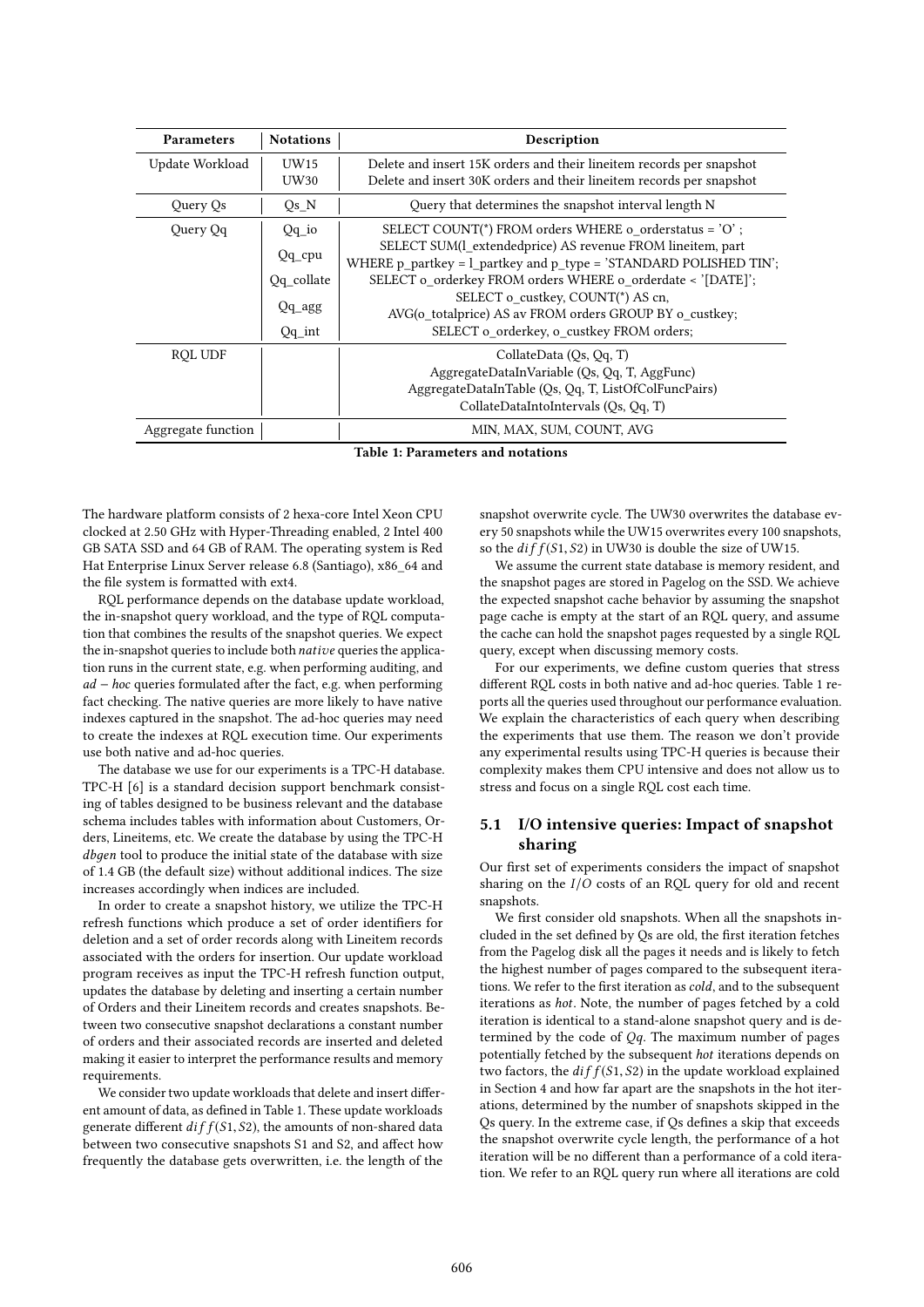

Figure 6: Ratio C with old snapshots: impact of sharing between snapshots.

as all <sup>−</sup> cold. In general, we expect sharing to improve the RQL query performance compared to *all* − *cold* but the amount of improvement depends on the snapshot interval length since for short intervals the performance of cold iteration may dominate.

The combined impact of sharing can be succinctly captured using a ratio  $C$  of latency of an RQL query  $r$  with a given  $Qq$  and Qs, to the latency of an all – cold run with the same number of snapshots.

Figure 6 shows the ratio C as the number of snapshots in the interval increases, for update workloads with different amount of sharing, UW30 and UW15 and different distance between consecutive iterations. To isolate the impact of sharing on total I/O costs we use a computationally light RQL Aggregate Data in Variable query with an  $I/O$  intensive and computationally light Qq\_io. At each RQL iteration, Qq scans the table Orders and returns the number of open orders for the current snapshot and the RQL query computes the average number of open orders per snapshot.

Since all snapshots are old, the cost of the all−cold run remains constant. Sharing increases as we move from update workload UW30 to UW15 and when the number of skipped snapshots drops from 10 to 1. The ratio C drops with increased sharing reflecting the ROL query latency decrease compared to *all* – *cold* run. Overall, C is high for short intervals since sharing makes little difference as the cost of the first cold iteration dominates the RQL query latency. For sufficiently long intervals however (more than 20 snapshots) C converges to a constant as the cost of the cold iteration stops being the dominant cost, and the RQL query latency is fully determined by sharing. The first two bars in Figure 8 break down the cost of the cold and hot iteration for UW30 showing the impact of sharing on the absolute I/O costs in the hot and cold iterations in this workload.

We next consider recent snapshots. When the set of snapshots defined by Qs includes recent snapshots, the number of pages fetched from Paдeloд in a given snapshot iteration is impacted by an additional factor, namely by the number of pages the snapshot shares with the current state of the database since page shared with the current state is fetched from the main memory, as explained in Section 4. Therefore, the number of pages fetched by a snapshot iteration decreases as snapshot gets closer to the end of our snapshot history and snapshots share more pages with the current state.



Figure 7: Ratio C with recent snapshots: impact of sharing with current state.

The ratio C, defined as ratio of measured RQL query cost to the cost of all <sup>−</sup> cold run, can be used to explain the additional impact of sharing pages with the current state database. Due to the database overlap, the cost of the cold iteration depends on the starting point of the interval. Therefore, the cost of *all – cold* run for two intervals with the same number snapshots drops when interval starts at a more recent snapshot. Figure 7 shows the ratio  $C(x)$  for fixed size interval of consecutive snapshots (skip 1) starting at snapshot  $x$ , for intervals that include recent snapshots. We show two update workloads UW30 and UW15 exhibiting different inter-snapshot sharing  $diff(S1, S2)$ .

Assuming Slast is the most recent declared snapshot, and OverwriteCycle is the overwrite cycle length for a given update workload UW, the interval starting at snapshot Slast-OverwriteCycle-20 is the earliest interval to include a snapshot sharing pages with the database. OverwriteCycle is 100 in case of UW15 and 50 in case of UW30. We consider therefore intervals starting at  $x = Slast - 100 - 20$  and later for UW15, and  $x = Slast - 50 - 20$ and later for UW30.

For intervals starting with an old snapshot x,  $C(x)$  drops as x becomes more recent since the measured RQL cost decreases but the cost of all-cold run remains constant. For intervals starting with a recent snapshot x,  $C(x)$  increases since the cost of all-cold run decreases and converges to the measured RQL cost, as both cost drop as intervals become more recent.

In absolute terms, RQL cost decreases sharply as we move to more recent intervals as shown in Figure 8, where an iteration on a more recent snapshot Slast-25 performs significantly better that on older Slast-50 (UW30).

Where cold iteration cost can be a dominant factor for old snapshot intervals since it can fetch substantial number of pages from Pagelog, this is not so for recent intervals where cold iteration fetches a substantial number of pages from the database so the dominating factor for intervals of recent snapshot is the sharing with the current state of the database.

## 5.2 CPU intensive queries

We expect snapshot page sharing to have less impact on CPU intensive RQL queries.

We consider two kinds of CPU intensive RQL queries. In one case, an RQL query issues a computationally heavy Qq so that SQL query execution time is the dominant cost, in the other case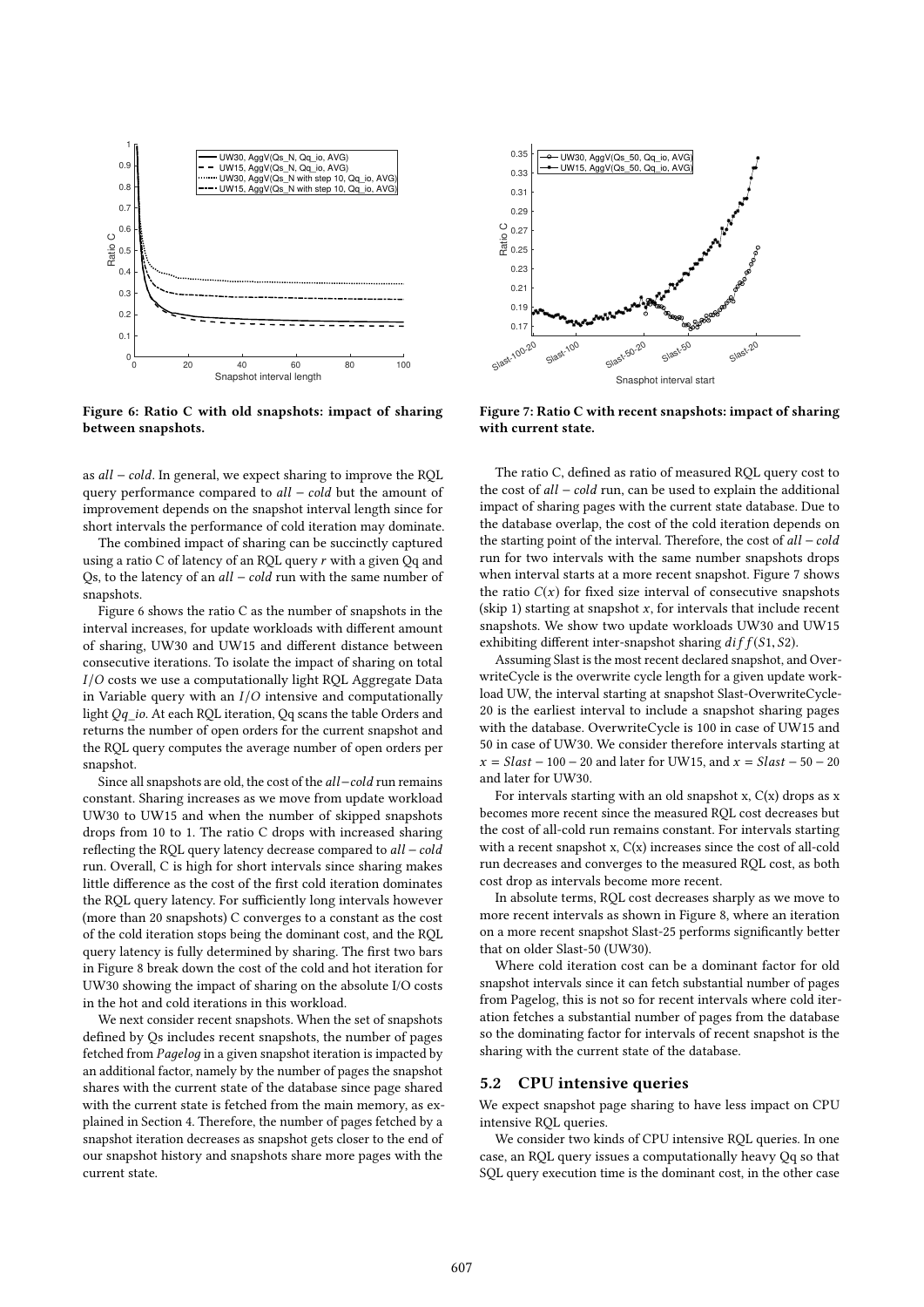

Figure 8: Single iterations cost for the RQL query AggregateDataInVariable(Qs\_50, Qq\_io, T, AVG) with update workload UW30.



Figure 9: Single iteration cost for the RQL query AggregateDataInVariable(Qs\_50, Qq\_cpu, T, AVG) with update workload UW30.

RQL defines a Qq with a large output size. In the latter case the RQL UDF becomes the dominant cost.

For computationally intensive Qq, especially with join operations, if there is no native index in the snapshot, SQLite creates covering indices to assist the query evaluation. An experiment reported in Figure 9 shows that index creation always dominates RQL cost. Our experiment uses Aggregate Data in Variable to avoid introducing significant RQL UDF cost and Qq\_cpu. The Qq performs a join operation on tables Part and Lineitem and returns the revenue of the orders that include an item of a certain type. SQLite decides the building of a covering index on table Lineitem as part of the query execution plan. Note, unlike for I/O intensive queries, here the cost difference between a cold and hot iteration is less since I/O cost is small part of total Qq execution cost.

The  $Qq$  will not always be an  $ad - hoc$  query in the database workload and may have a native index built by the programmer. We evaluate the cost of the same RQL query where a native index is available in the snapshot. As shown in Figure 9 the I/O cost due



Figure 10: Single iteration cost for CollateData(Qs\_50, Qq\_collate, T) with varying Qq output size with UW30.

to index creation drops but instead the SPT build cost increase since an index increases the size of the database and the Pagelog.

Our last experiment considers Qq that returns as a result a large number of records. This increases RQL UDF cost since SQlite UDFs invokes a callback function to perform operations for every record returned by the Qq. These operations are either insert operations in case of Collate Data or aggregations in case of Aggregate Data in Table.

Figure 10 shows the RQL performance where the CPU cost is dominated by the cost of UDF for Collate Data with a computationally light Qq query (Qq\_collate in Table 1). The query scans the table Orders and returns the orders with order date less than a certain date. It has a single predicate which we vary to control the query output size. As in earlier CPU intensive queries, sharing has minimal impact on RQL cost.

## 5.3 Memory costs

The memory requirements of an RQL computation include two parts, the memory to hold the snapshot pages requested by Qq iterations, and the memory needed for result computation and to hold the result table T. Since Qq iterates over snapshots sequentially, the first part is independent of snapshot set size, and is essentially the memory needed to run Qq over a single snapshot, which includes the snapshot pages holding the working set of Qq plus the snapshot metadata structures such as Maplog and SPT(S). The memory costs of single snapshot computation have been studied before [21]. Here we consider the memory costs of RQL mechanism result computation for different mechanisms.

RQL can support general computations over snapshots using Collate Data and running SQL computations over the results. However, such a method could incur high memory cost when Qs requires to compute over large number of snapshots. Memory cost can be reduced for RQL computations that perform aggregations on records across snapshots by using RQL aggregation mechanisms.

Consider the case where given the table Orders of TPC-H the user wants to find out, for each customer, what is maximum number of orders placed in a single snapshot by the customer and their average total price. This can be accomplished by running a single Aggregate Data in Table.

AggregateDataInTable(Qs\_50, Qq\_agg, T, (MAX,cn))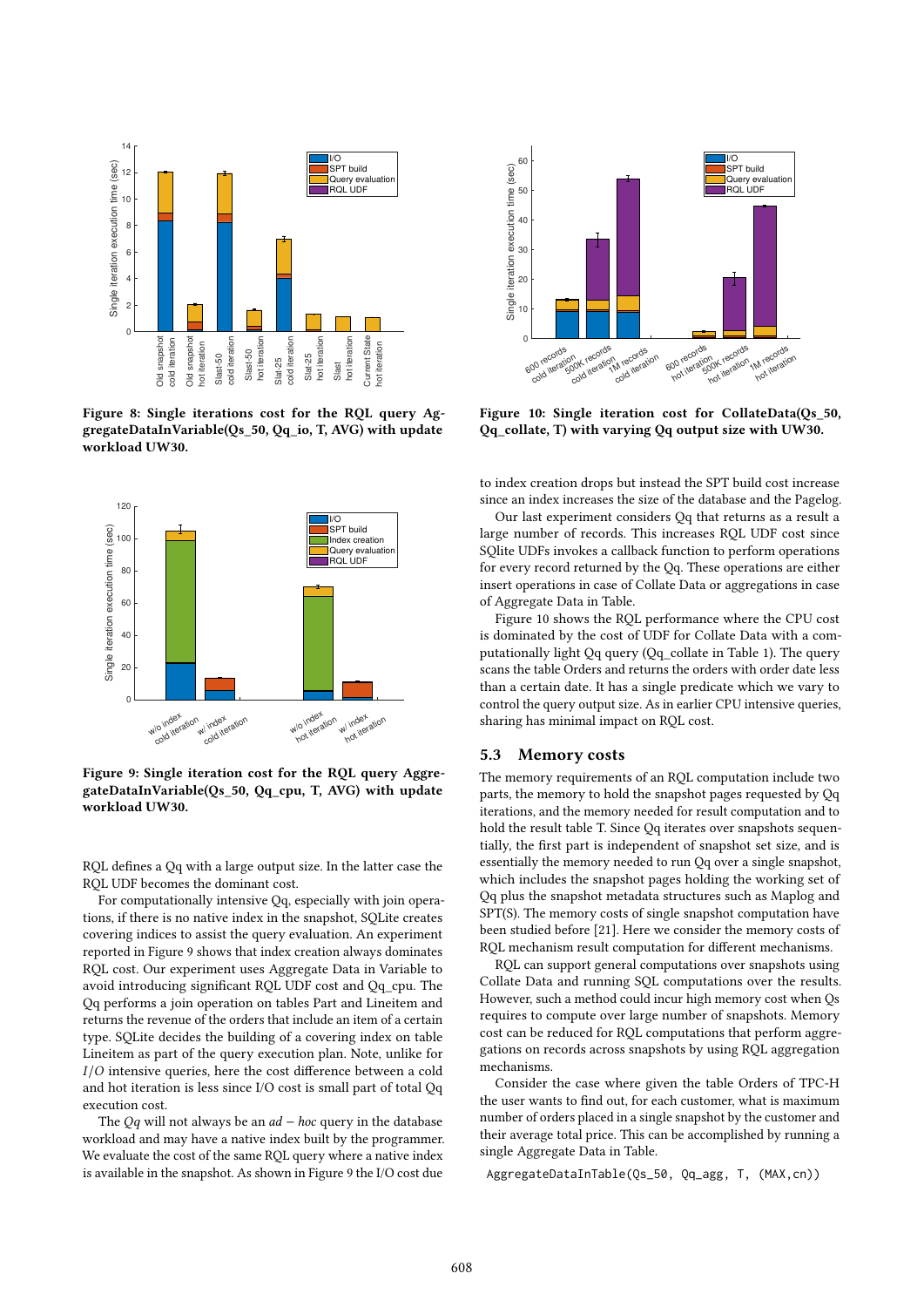

Figure 11: Comparison of RQL queries that producing the same result using Aggregate Data in Table and Collate Data for different number of aggregations.

The same result can be produced using Collate Data by first collecting how many orders each customer has placed in every snapshot in the given snapshot interval along with their average total price.

#### CollateData(Qs\_50, Qq\_agg, T)

A single SQL query can then compute the final result.

SELECT o\_custkey, MAX(cn), av FROM T;

In Figure 11, the first two bars compare the performance of the two approaches for Qs that iterates over 50 snapshots. The RQL UDF cost dominates the RQL cost because the query's output is approximately 1M of records for every snapshot. The Collate Data performs slightly better than Aggregate Data in Table.

However, Aggregate Data in Table has a significantly smaller memory footprint. Where Collate Data result table is more than 1GB, the Aggregate Data in Table result table is less than 100MB. Aggregate Data in Table achieves the memory footprint reduction for only 6% overhead in total execution time. Importantly, the memory footprint of Aggregate Data in Table is independent of Qs since we don't expect the result table to grow significantly after each iteration, whereas Collate Data inserts the entire Qq output at each iteration.

The reason why Aggregate Data in Table is costlier than Collate Data can be explained in Figure 12 which shows single cold and hot iteration of the two RQL queries issuing the same Qq\_agg. The first cold iteration is more expensive in case of Aggregate Data in Table even though they insert exactly the same number of records in the result table, because the Aggregate Data in Table creates an index on its result table. In addition, the insert operations in Collate Data is slightly cheaper than in Aggregate Data in Table because the result table of Collate Data does not have a primary key. Maintaining a primary key on a table introduces overhead to the insert operations. The reason why hot iteration is more expensive in case of Aggregate Data in Table is because we overall perform more operations. The Qq query returns approximately 1M records so, Collate Data in a single iteration executes 1M insert operations. Aggregate Data in Table on the other hand executes 1M select operation on the result table and a number of inserts or updates given the aggregation it performs. In this experiment is perform approximately 22K inserts or updates.



Figure 12: Single iteration cost for the RQL queries Collate-Data(Qs\_50, Qq\_agg) and AggregateDataInTable(Qs\_50, Qq\_agg, (MAX,cn)) and update workload UW30.



Figure 13: Single iteration cost for Aggregate Data in Table for different aggregate function

Since the Aggregate Data in Table is able to aggregate on multiple columns Figure 11 also evaluates the cost of additional aggregation. The second aggregation calculates the maximum among averages of the total price using the following Aggregate Data in Table query:

AggregateDataInTable(Qs\_50, Qq\_agg, (MAX,cn):(MAX,av))

And the extra query required by the Collate Date will be: SELECT o\_custkey, MAX(cn), MAX(av) FROM collate\_result;

As we can see adding extra aggregation does introduce significant overhead.

For some aggregate functions like SUM and COUNT the Aggregate Data in Table have to update its result table for every record returned by the Qq. For these aggregations, we expect the hot iterations to have increased cost. Figure 13 compares Aggregate Data in Table RQL queries that apply different aggregate functions, MAX and SUM on the results of the Qq\_agg. The cold iterations perform the same because they do the same initial insert operations and index creation. The hot iterations do the same number of search operations on the result table but in case of SUM they will do significantly more updates, 1M versus 22K in case of MAX.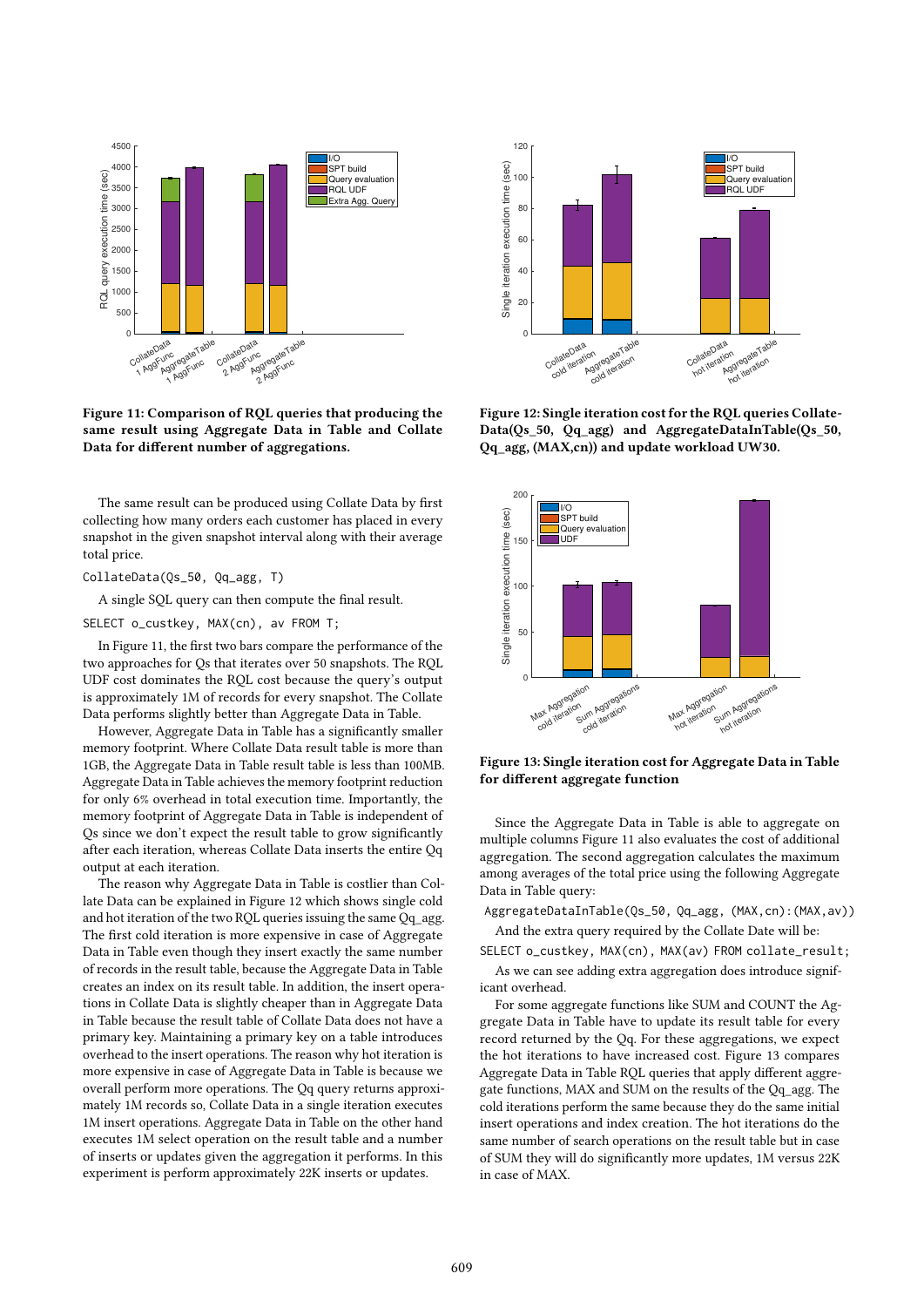Next, we briefly consider the Collate Data Into Intervals mechanism, comparing it to Collate Data. We focus on the memory costs since the non-memory costs of Collate Data Into Intervals closely resemble Aggregate Data In Table.

The result table size of Collate Data Into Intervals depends on the size of Qq, and the lifetimes of records, i.e. the number of updated and deleted records between consecutive snapshots. The mechanism also needs memory to store the index. The result table size of Collate Data only depends on the size of Qq. Our experiment uses a Qs that defines an interval of 50 consecutive snapshots, a Qq that returns 1.5 millions records in each snapshot (Qq\_int in Table 1), and four different update workloads UW7.5, UW15, UW30, and UW60 that respectively modify between consecutive snapshots 7,500, 15,000, 30,000, and 60,000 order records.

For Collate Data mechanism, the result table has 75M records of total size more than 3GB. For Collate Data Into Intervals, the result table has respectively 1.86M records (89 MB), 2.3M records (105MB), 2.97M records (138 MB) and 4.4M records (204 MB) for UW7.5, UW15, UW30 and UW60 update workloads. For each workload, the mechanism requires about 50% additional memory to hold the index during the computation. Interestingly, with our workloads, increasing the number of modified records between snapshots does not increase the result table size proportionally. Overall the experiment shows Collate Data Into Intervals can substantially reduce memory costs, confirming the known space saving properties of record lifetime based snapshot representation compared to naive page-level representation [24].

# 6 RELATED WORK

Computations over past state have been investigated in depth by a rich body of work on temporal databases [17, 27]. The most common data model adopted by the temporal databases is the extension of the relational data model with time-stamps that record lifetimes of record values via attributes indicating the start and end time [17]. The temporal dimensions can vary depending on whether a database supports the transaction time or the valid time, or both (bi-temporal databases). Temporal databases have not been widely adopted by general applications because of poor performance during normal in-production operation [10] and portability concerns.

One of the first commercial databases to support historical data management was Oracle Flashback [18] which allows to store all the modifications in a compressed format using the undo tablespace without affecting application portability. IBM provides support for bi-temporal tables in DB2 [19] by allowing the declaration of additional attributes in temporal tables to indicate the time dimension. Both Flashback and DB2 provide time travel operation to a single point in the past but offer no support for temporal computations over multiple past points which is the main focus for our work. Teradata [1] supports bi-temporal tables by extending the tables with columns representing the time domain and supports a set of temporal computations called temporal aggregations [30]. These computations scan the values which participate in the aggregation at the logical level, to determine how they have changed between different timestamps, and then compute the aggregation on the values changes.

In contrast to the logical record level approaches to past state management, RQL computations run in a snapshot system that manages the past state using a different low-level page-based approach where snapshots expose to application the entire past state of the database, and portions of the state required by the snapshot computation are assembled on demand from the lowlevel representation. Using the snapshot system RQL provides multi-snapshot computations to applications in a seamless manner as we have explained. Moreover, in terms of expressive power, these computations can compute anything a record-level past state system can compute assuming snapshots capture all updates to the database. In particular, our Collate Data Into Intervals mechanism can create the same time-stamped representation used by the temporal databases. A potential downside of the snapshot system approach is that snapshot representation is less compact than logical record level representation and adds space overhead. However, prior work has shown that a snapshot system can reduce the space overhead substantially without impacting normal in-production application performance, using an adaptive low-level page-diff approach [24], that offers a convenient trade-off between more compact snapshot representation and a higher cost of snapshot reconstruction.

Temporal aggregations apply aggregate functions on relations that evolves over time, e.g. the average salary of an employee over the past certain years. Efficient methods for computing temporal aggregations have been the subject of numerous studies in temporal database research. The implementation of temporal aggregations is challenging in the logical temporal models because in order to aggregate along the time dimension a temporal computation may need to assemble the consistent state of multiple records at each time. Many of the proposed techniques in the literature accelerate this process using sophisticated data-structures that impose a variety of constraints to achieve efficiency. An early work by Kline and Snodgrass uses a non-indexed approach based on a data structure called Aggregation Tree [12]. The approach requires the entire structure to be memory resident, and has a worst case complexity of  $O(n^2)$  when the tree is unbalanced. The complexity can be improved in special cases of ordered data. SB complexity can be improved in special cases of ordered data. SB-Tree [28] and MVSB-Tree [29] relax the in-memory limitation by introducing disk-based indexes for temporal aggregations. The approach limits the type of aggregate functions if data deletion is expected to SUM, COUNT and AVG. Moreover, the index size can be larger than the database. The TMDA [3] and Timeline Index [9] do not limit the aggregation functions. TMDA however does not support time travel queries. The Timeline Index is an in-memory system that requires large amount of memory to perform well. In contrast, RQL relies on state reconstruction at a lower level, and since each Retro snapshot includes the entire state of the database, RQL computations can aggregate over consistent state seamlessly without restricting types of aggregation and without requiring special temporal indexes. Nevertheless, auxiliary temporal data-structures can potentially be beneficial for repeated RQL computations and we consider this future work.

Similarly to temporal aggregations, temporal join is another challenging computation for temporal databases due to the need to identify all the versions of the join candidates that overlap in the time domain. Like with aggregation, in a snapshot system temporal join poses no addition challenge because the join candidates that overlap in time exist in the same snapshots and the temporal join is executed as if they were in current state.

Several temporal query languages have been adopted by temporal systems. The most notables are the TSQL2 [26] and TQuel [25] which extend SQL and Quel languages respectively. Some of the TSQL2 temporal properties have been adopted in SQL:2011 standard and the Teradata database. T4SQL [5] and TENORS [4] are more recent languages designed based on the time-stamping data